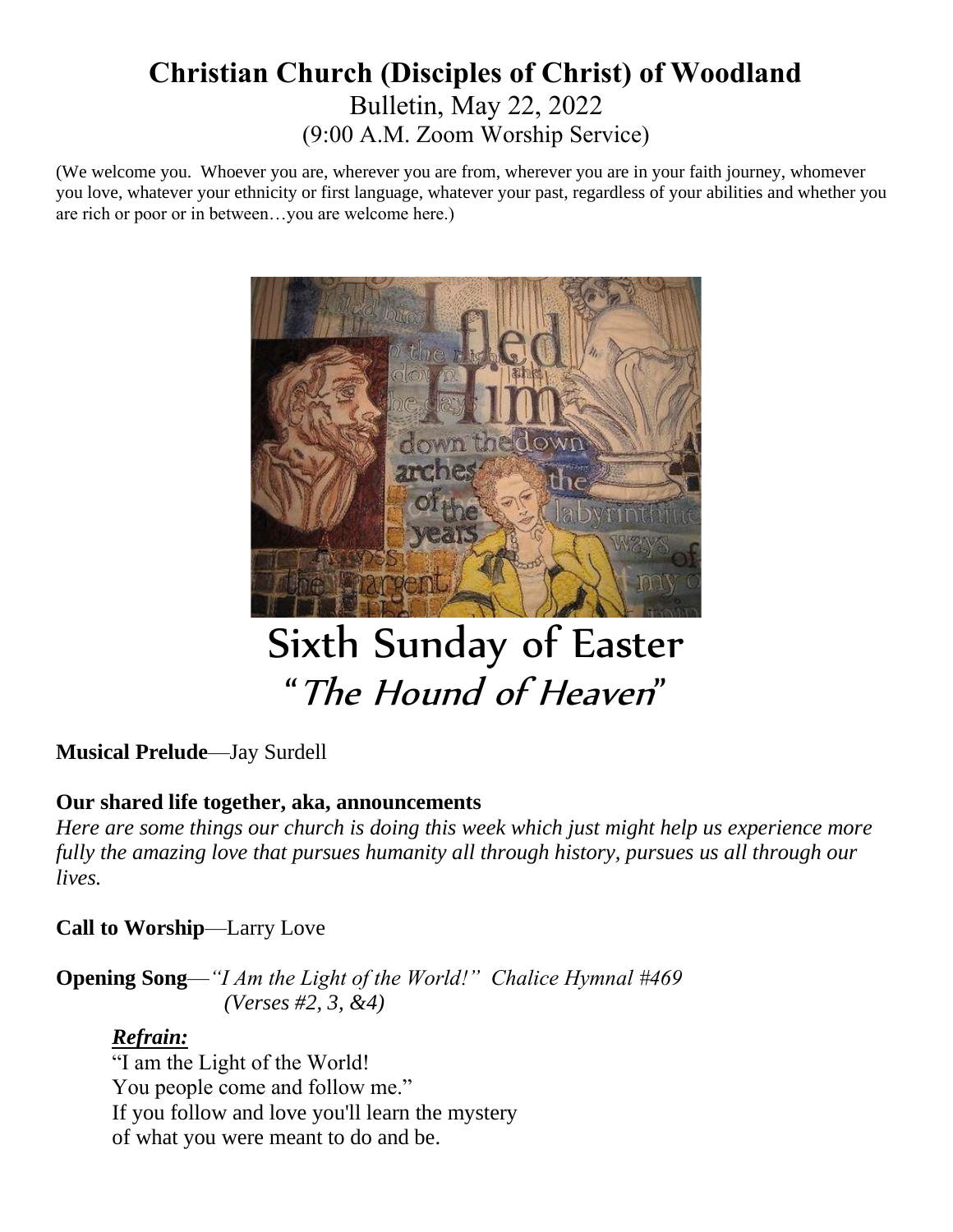- 2. To find the lost and lonely one, to heal the broken soul with love, to feed the hungry children with warmth and good food, to feel the earth below, the sky above!
- 3. To free the prisoner from his chains, to make the powerful care, to rebuild the nations with strength and goodwill, to see God's children everywhere!
- 4. To bring hope to every task you do, to dance at a baby's new birth, to make music in an old person's heart, and sing to the colors of the earth!

Words: Jim Strathdee, *in response to a Christmas poem by Howard Thurman*; Music: Jim Strathdee © 1969 by Desert Flower Music Reprinted under ONE LICENSE #A-734057

#### **Opening Prayer**—Unison—Larry Love

Loving God,

too often we play hide and seek with you.

We know you are always ready to receive us

but we often run and hide unwilling

to be caught up in your life-giving love.

And yet, you are the seeking one, the hound of heaven who tenaciously pursues us in love.

We come to you this day

because you have already come to us;

you have sought us out in your gracious love. Grant us, in this time of worship, a renewed sense of your presence.

Tell us again of your great love and amazing grace. Confident of your love,

help us to move forward with the great work

you have given us to do,

loving you with all our heart, soul, mind and

strength and loving our neighbors

with as much energy as we love ourselves.

In the name of Jesus Christ. Amen.

#### **Response**—*"Praise, Praise, Praise the Lord!" Chalice Praise #30*

Praise, praise, praise the Lord! Praise God's holy name, Alleluia! Praise, praise, praise the Lord! Praise God's holy name, Alleluia! Praise God's holy name, Alleluia!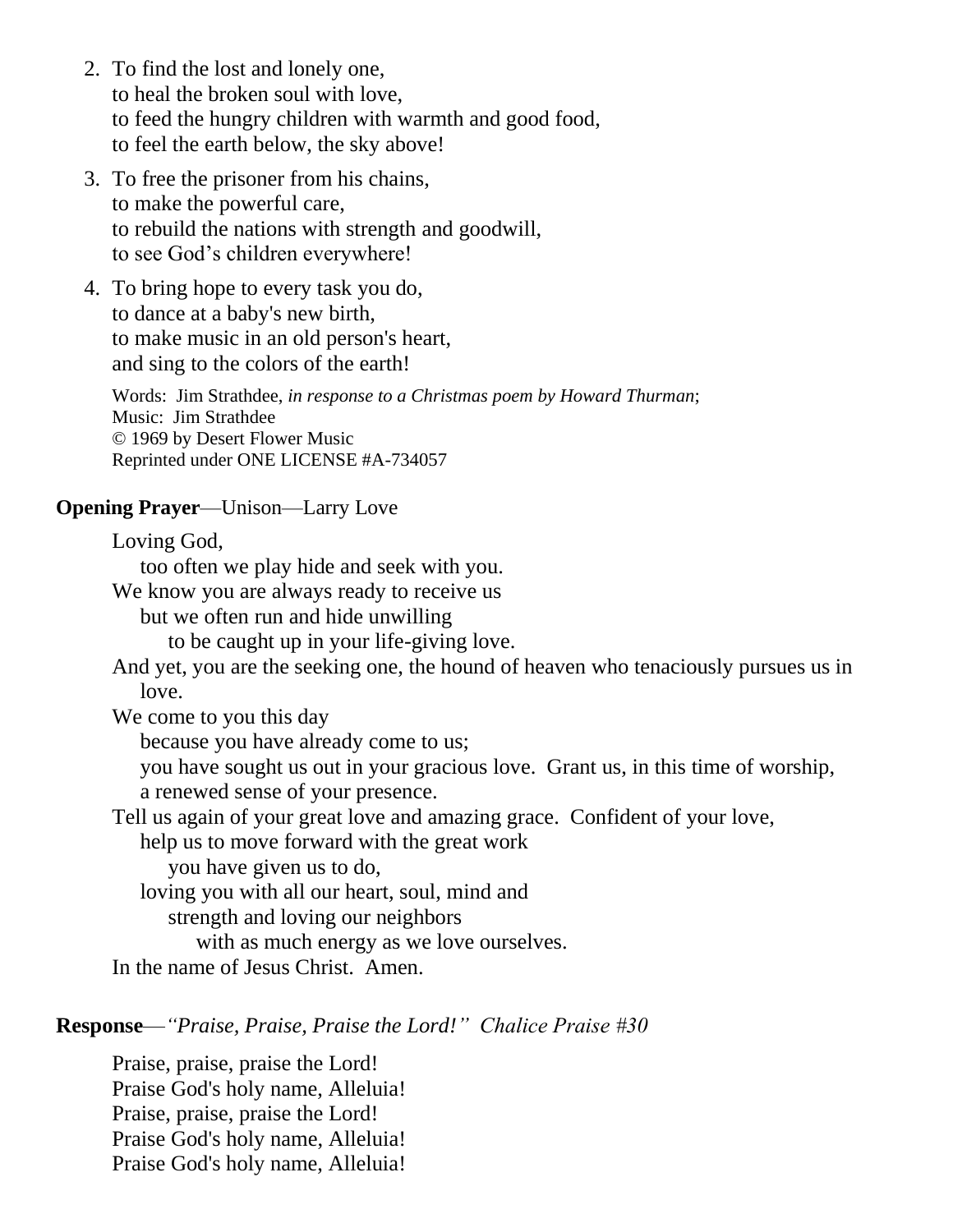Praise God's holy name, Alleluia! Praise God's holy name, Alleluia! Praise God's holy name, Alleluia!

Words and Music: Cameroon processional song, Collected by Elaine Hanson

**Scripture Text**—*Psalm 105:1-15, 23-27, 37-39, 43-45*—Larry Love

**Special Music—**Jay Surdell

**Sermon Text—***Genesis 11:27—12:3*—Pastor Larry Love **Reader:** *The message of God for the people of God.* **All:** Thanks be to God.

**Message**—*"The Hound of Heaven"—*Pastor Larry Love

**Song of Commitment**—*"All Who Hunger, Gather Gladly" Chalice Hymnal #419 (Verses #1 & 2)*

- 1. All who hunger gather gladly; holy manna is our bread. Come from wilderness and wand'ring. Here, in truth, we will be fed. You that yearn for days of fullness, all around us is our food. Taste and see the grace eternal. Taste and see that God is good.
- 2. All who hunger, never strangers; seeker, be a welcome guest. Come from restlessness and roaming. Here, in joy, we keep the feast. We that once were lost and scattered in communion's love have stood. Taste and see the grace eternal. Taste and see that God is good. Words: Sylvia Dunstan;

Music: Columbian Harmony Words © 1991 by G.I.A. Publications, Inc. Reprinted under ONE LICENSE #A-734057

#### **Pastoral Prayer and Lord's Prayer**

Our Father, who art in heaven, hallowed be thy name. Thy kingdom come,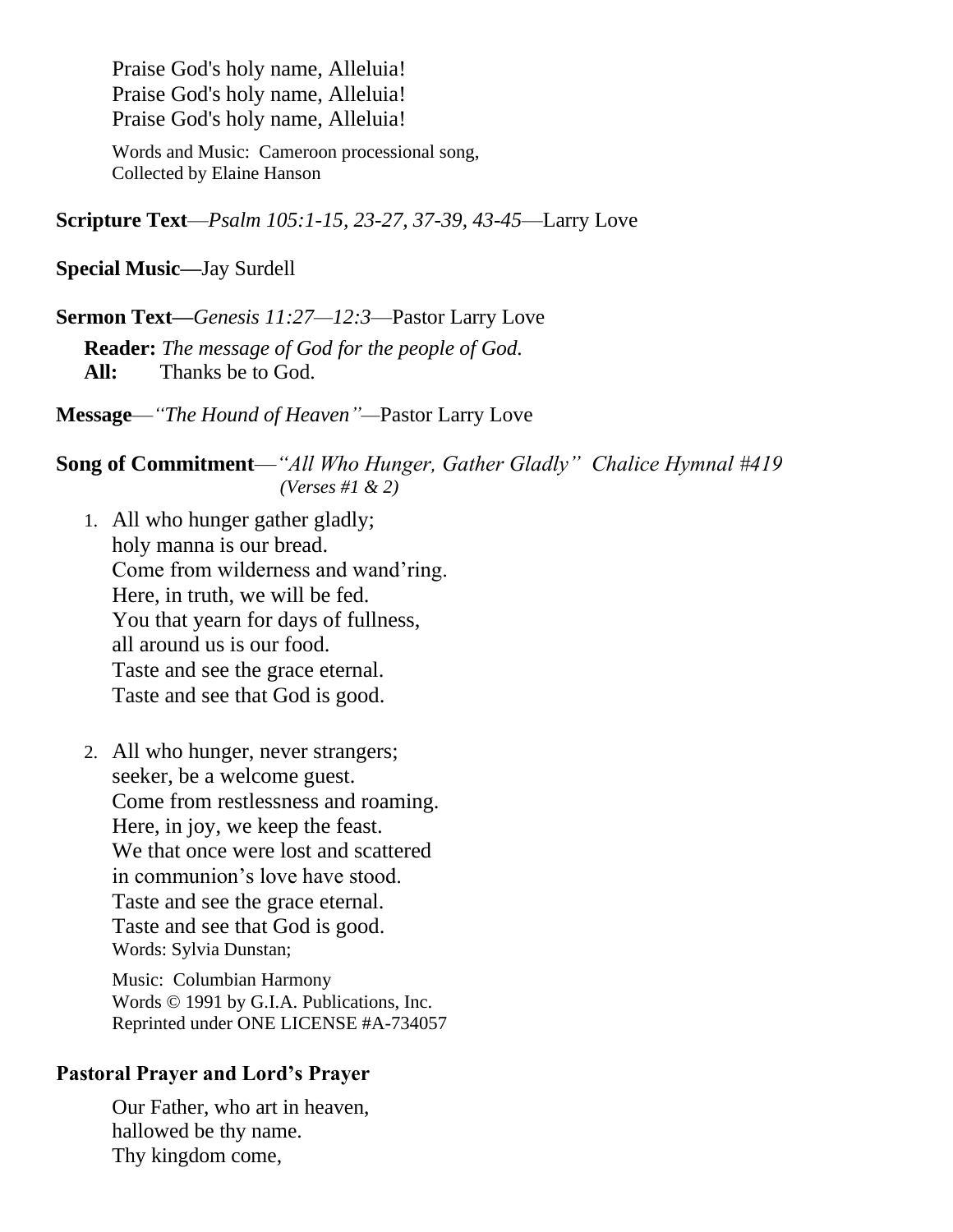thy will be done on earth as it is in heaven. Give us this day our daily bread, and forgive us our debts, as we forgive our debtors. And lead us not into temptation but deliver us from the evil: for thine is the kingdom, and the power and the glory, forever, and ever. Amen. Amen.

#### **Responsive Song**—*"O Lord, Hear My Prayer" Chalice Praise #104*

O Lord, hear my prayer; O Lord, hear my prayer. When I call, answer me. O Lord, hear my prayer, O Lord, hear my prayer. Come and listen to me.

Words and Music by Taize. © 1991 by Les Presses de Taizé (France). Reprinted under ONE LICENSE #A-734057

#### **Communion Call and Prayer**—Larry Love

#### W**ords of Institution—Communion—Peace—Prayer**—Larry Love

**Closing Song**—*"Hallelujah (Your Love Is Amazing)" Chalice Praise #21*

Your love is amazing, steady and unchanging. Your love is a mountain firm beneath my feet. Your love is a mystery, how you gently lift me. When I am surrounded, your love carries me

Hallelujah, hallelujah, hallelujah, your love makes me sing. And hallelujah, hallelujah, hallelujah, your love makes me sing.

Your love is surprising; I can feel it rising, All the joy that's growing deep inside of me. And ev'ry time I see you, all your goodness shines through, and I can feel this God song rising up in me.

Hallelujah, hallelujah, hallelujah, your love makes me sing. And hallelujah, hallelujah, hallelujah, your love makes me sing.

Your love is amazing, steady and unchanging. Your love is a mountain firm beneath my feet. Your love is a mystery, how you gently lift me. When I am surrounded, your love carries me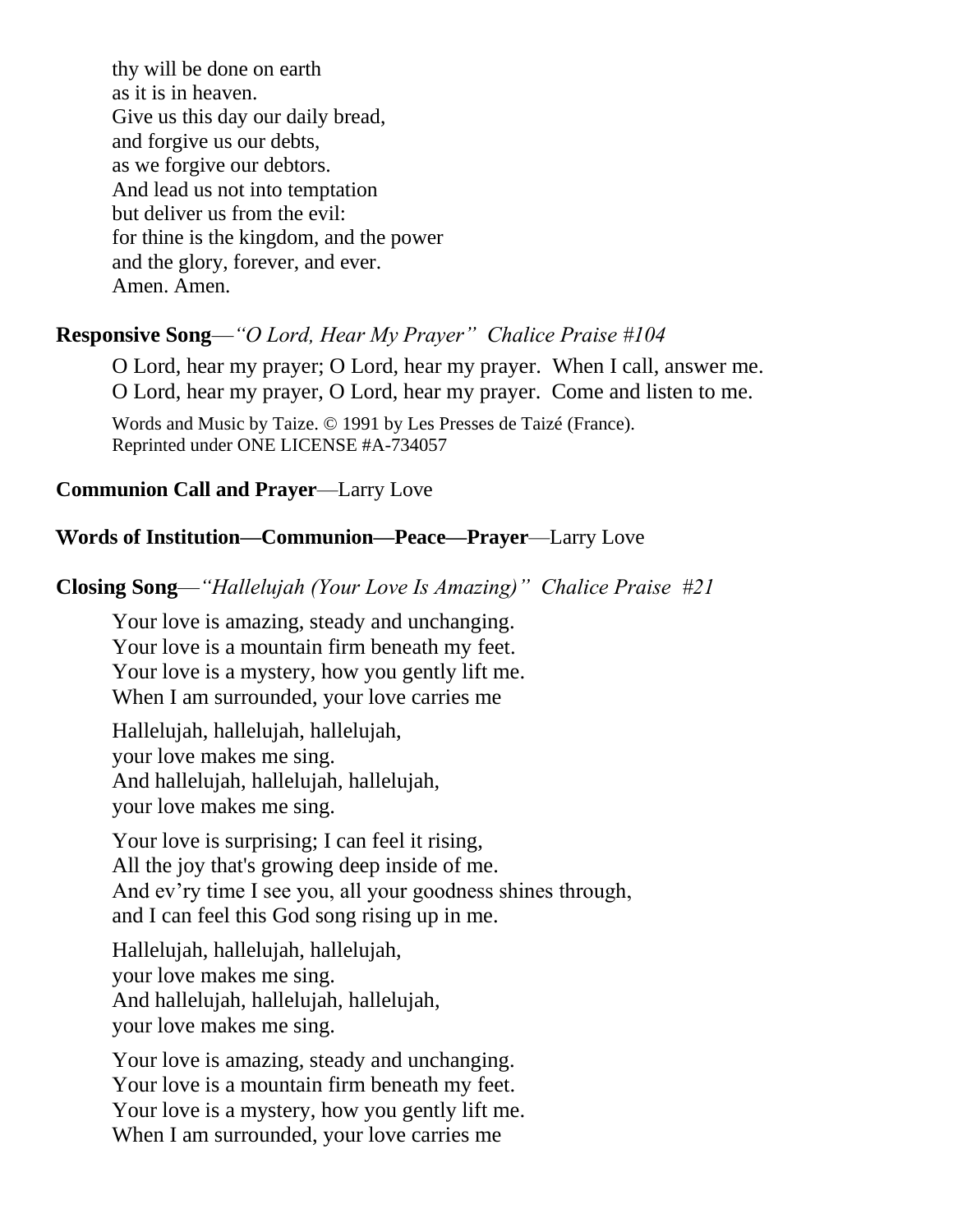Hallelujah, hallelujah, hallelujah, your love makes me sing. And hallelujah, hallelujah, hallelujah, your love makes me sing.

Hallelujah, hallelujah, hallelujah, your love makes me sing. And hallelujah, hallelujah, hallelujah, your love makes me sing.

Hallelujah, hallelujah, hallelujah, your love makes me sing. And hallelujah, hallelujah, hallelujah, your love makes me sing.

Lord, you make me sing. How you make me sing.

Words and Music: Brenton Brown and Brian Doerksen © Copyright 2000 Vineyard Songs (UK/EIRE)(PRS)(admin. in North America by Music Services, Inc.). Reprinted under CCLI Copyright License #535402 and Streaming License #20472901

## **Benediction**

# **Announcements**

- Today—Welcome Table Worship, 8 a.m. Contact **Beja Springer** for Zoom link.
- Zoom worship, 9 a.m.
- Today—Sunday School, 10 a.m.
- Today—In person worship, 10:30 a.m. There will also be a Zoom link sent out for this service. The service is also livestreamed to Facebook and is linked to our website for viewing at a later time.
- Monday—Fellowship time in the library, 9:30 a.m.
- Tuesday—Bible Study—"God's Story, Our Story: A Dash Through the Bible, 10:30 a.m. via Zoom.
- Tuesday—Prayer time via Zoom, 11:30 a.m.
- Tuesday—Protocols team meeting, 1 p.m.
- Tuesday—Board meeting, 6:30 p.m.
- Wednesday—Study of *"God's Story, Our Story: A Dash Through the Bible."* If you would like a copy of the materials, please contact Larry at 530-662-9356.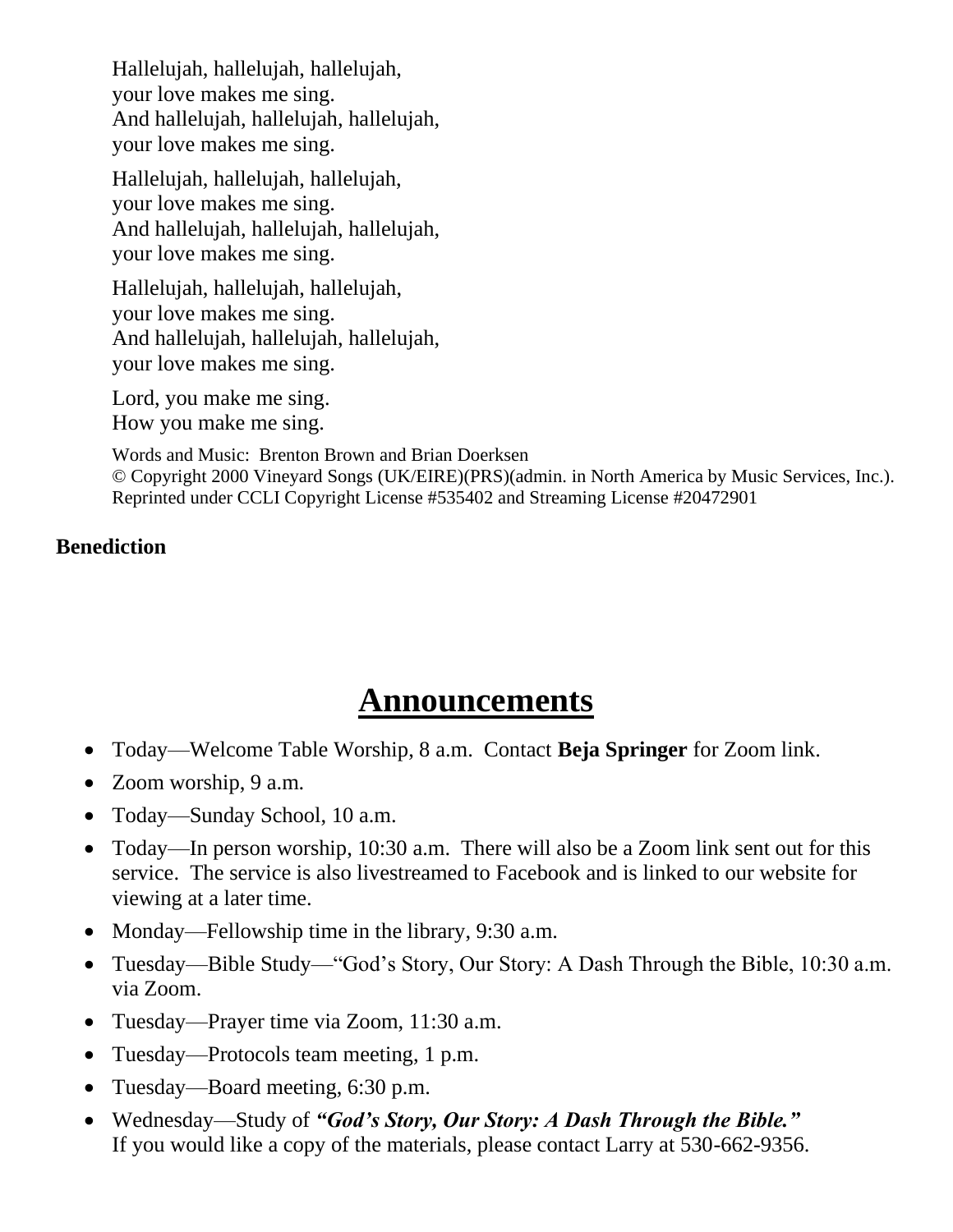- Thursday—Choir practice, 6:15 p.m.
- Next Sunday—Zoom worship, 9:00 a.m.
- Next Sunday—Sunday School, 10 a.m.
- Next Sunday—In person worship, 10:30 a.m., which will also be livestreamed.
- Larry's hours in the church office are 10 a.m. to 5 p.m., Monday-Thursday.
- Pastor Larry's days off are Friday and Saturday.





(Click [here](file:///H:/Oak%20Leaflet/GIVELIFY.pdf) for further instructions on how to use Givelify)

# **Prayer Requests:**

Thanks for:

- o **Linda Tuman** returning safely to Woodland after her time in Southern California visiting relatives and attending memorial services for Doyle and her uncle.
- o The life of **Judith Jones** who died last Wednesday.
- o For **Patty Overfield** and the wonderful vendor fair she put together yesterday here at our church.
- o **Penny**, neighbor of the Sosas and Loves, who is doing well with her thyroid cancer treatment.

Prayers of concern for:

- o The people of **Ukraine, Russia, and the whole world** in face of the Russian invasion of Ukraine. Prayers for peace.
- o Those suffering from recent gun violence in Buffalo, Orange County, Chicago, and elsewhere.
- o Our church as we seek to be led by God into the life-giving future God has for us.
- o All of those families who have lost someone to COVID as this week in the U. S. we experienced our 1 millionth COVID death.
- o **Alice Schoner** as she has a procedure on her voice box this Thursday.
- o **Dale Stiles** as he continues to deal with health issues.